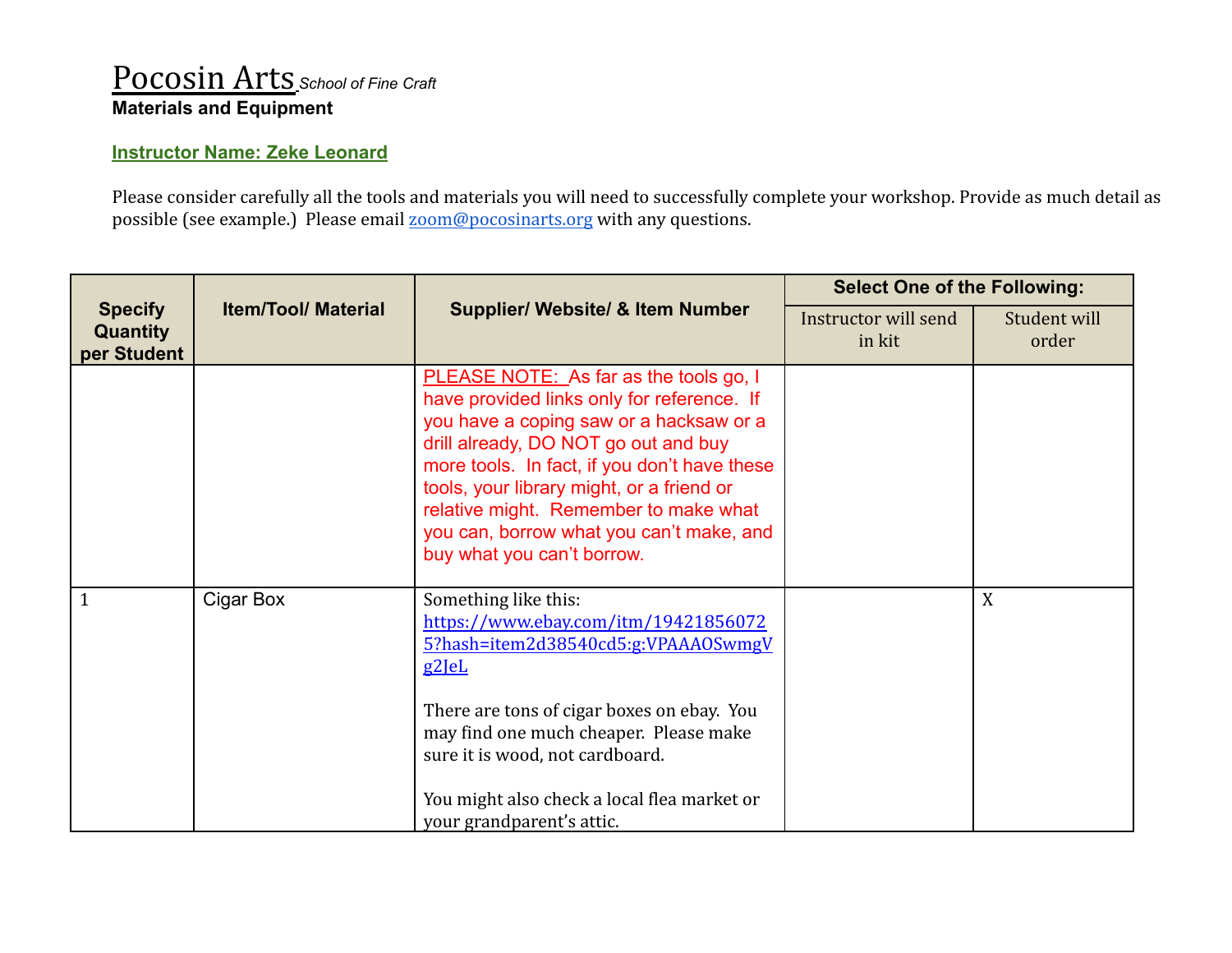| $\mathbf{1}$ | Piece of hardwood<br>(maple, oak, et c. NOT<br>pine) 2" x 2" x 32"                           | Check local hardwood dealers. You can also<br>use an old table leg, or sometimes part of a<br>bed headboard or something similar.                                                                                                                               | X |
|--------------|----------------------------------------------------------------------------------------------|-----------------------------------------------------------------------------------------------------------------------------------------------------------------------------------------------------------------------------------------------------------------|---|
| 1 set        | Tuning pegs                                                                                  | https://www.cbgitty.com/guitar-instrumen<br>t-parts/cigar-box-guitar-parts/chrome-seal<br>ed-gear-tuners-for-4-string-2-right-2-left/                                                                                                                           | X |
| $\mathbf{1}$ | Fretted finger board<br>(maple suggested)                                                    | https://www.cbgitty.com/guitar-instrumen<br>t-parts/cigar-box-guitar-necks-fretboards/2<br>3-inch-scale-cigar-box-guitar-fretboards-ch<br>oose-wood-fretting-options/                                                                                           | X |
| $\mathbf{1}$ | Small hinge (1" x 1/2"<br>min) OR old fork handle<br>cut off at about 3" from<br>handle end. | Go check out a flea market or the Habitat for<br>Humanity Restore, if you have one near you.                                                                                                                                                                    | X |
| 1 set        | Strings: wound .035"<br>and .026" unwound<br>.017" and .013"                                 | https://www.amazon.com/Ernie-Ball-Earth<br>wood-Medium-Acoustic/dp/B0002Z03P6/r<br>ef=sr_1_7?dchild=1&keywords=medium+gu<br>itar+strings&qid=1634926334&sr=8-7<br>OR SUPPORT YOUR LOCAL MUSIC SHOP !!!<br>Any set of "medium guage" guitar strings<br>will work | X |
| $\mathbf{1}$ | Hacksaw (if you want to<br>cut the fork)                                                     | https://www.amazon.com/Lenox-20975-97<br>5-Mini-Hacksaw-frame/dp/B00004Z1W7/r<br>ef=sr_1_4?dchild=1&keywords=hacksaw&qi<br>$d=1634925759&sr=8-4$                                                                                                                | X |
| $\mathbf{1}$ | Drill with $1/16$ " bit, $\frac{1}{4}$ "<br>bit, and one larger to<br>make sound holes.      |                                                                                                                                                                                                                                                                 | X |
| $\mathbf{1}$ | Coping saw or bandsaw                                                                        | (coping saw)<br>https://www.amazon.com/IRWIN-Tools-Pr<br>oTouch-Coping-2014400/dp/B000B3AR04                                                                                                                                                                    | X |